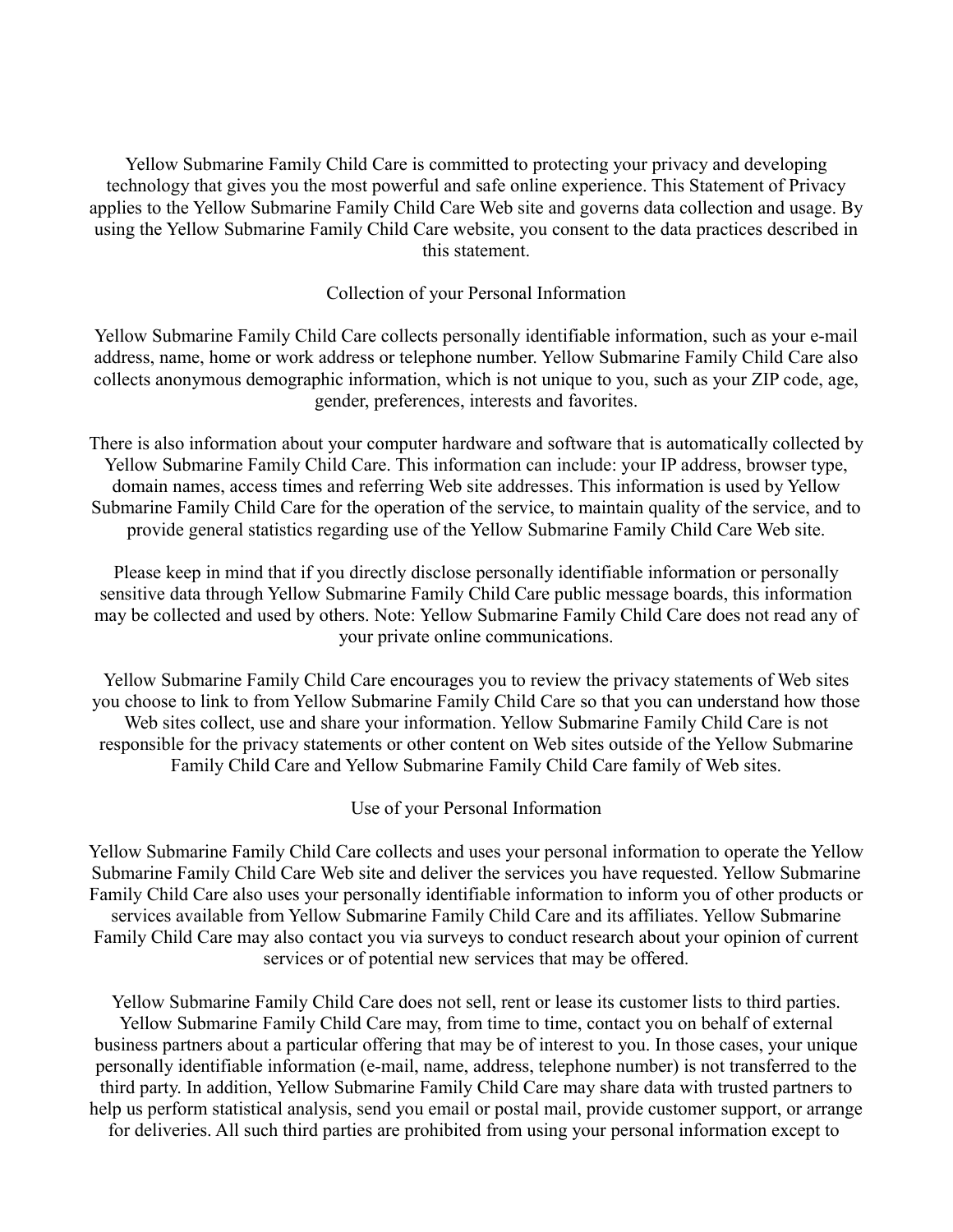provide these services to Yellow Submarine Family Child Care, and they are required to maintain the confidentiality of your information.

Yellow Submarine Family Child Care does not use or disclose sensitive personal information, such as race, religion, or political affiliations, without your explicit consent.

Yellow Submarine Family Child Care keeps track of the Web sites and pages our customers visit within Yellow Submarine Family Child Care, in order to determine what Yellow Submarine Family Child Care services are the most popular. This data is used to deliver customized content and advertising within Yellow Submarine Family Child Care to customers whose behavior indicates that they are interested in a particular subject area.

Yellow Submarine Family Child Care Web sites will disclose your personal information, without notice, only if required to do so by law or in the good faith belief that such action is necessary to: (a) conform to the edicts of the law or comply with legal process served on Yellow Submarine Family Child Care or the site; (b) protect and defend the rights or property of Yellow Submarine Family Child Care; and, (c) act under exigent circumstances to protect the personal safety of users of Yellow Submarine Family Child Care, or the public.

# Use of Cookies

The Yellow Submarine Family Child Care Web site use "cookies" to help you personalize your online experience. A cookie is a text file that is placed on your hard disk by a Web page server. Cookies cannot be used to run programs or deliver viruses to your computer. Cookies are uniquely assigned to you, and can only be read by a web server in the domain that issued the cookie to you.

One of the primary purposes of cookies is to provide a convenience feature to save you time. The purpose of a cookie is to tell the Web server that you have returned to a specific page. For example, if you personalize Yellow Submarine Family Child Care pages, or register with Yellow Submarine Family Child Care site or services, a cookie helps Yellow Submarine Family Child Care to recall your specific information on subsequent visits. This simplifies the process of recording your personal information, such as billing addresses, shipping addresses, and so on. When you return to the same Yellow Submarine Family Child Care Web site, the information you previously provided can be retrieved, so you can easily use the Yellow Submarine Family Child Care features that you customized.

You have the ability to accept or decline cookies. Most Web browsers automatically accept cookies, but you can usually modify your browser setting to decline cookies if you prefer. If you choose to decline cookies, you may not be able to fully experience the interactive features of the Yellow Submarine Family Child Care services or Web sites you visit.

Security of your Personal Information

Yellow Submarine Family Child Care secures your personal information from unauthorized access, use or disclosure. Yellow Submarine Family Child Care secures the personally identifiable information you provide on computer servers in a controlled, secure environment, protected from unauthorized access, use or disclosure. When personal information (such as a credit card number) is transmitted to other